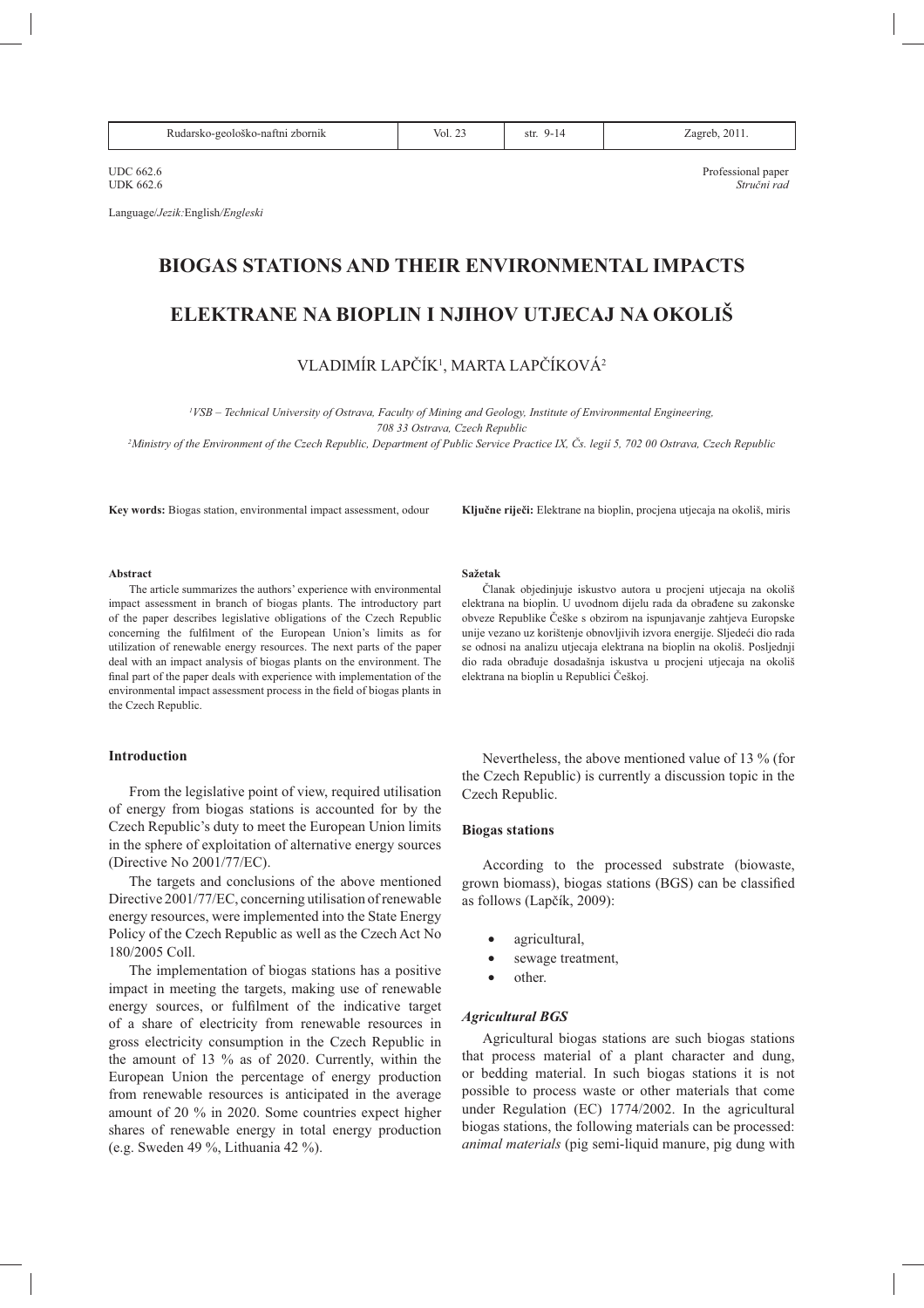bedding material, cattle semi-liquid manure, cattle dung with bedding material, dung and bedding material from breeding of horses, goats and rabbits, poultry dejecta including bedding material, etc.), plant materials (straw of all types of cereal and oil plants, chaff and residues from cereal refining, potato haulm and peel, haulm from mangel-wurzel and sugar beet, corn straw and grains, grass biomass or hay - haylage, non-feedable plant materials ensilage, cereal, corn etc.) and grown biomass (cereal in lactic ripeness [whole plants] fresh and silaged, corn in wax ripeness [whole plants] fresh and silaged, ripe corn [whole plants] fresh and silaged, fodder cabbage [whole plants] fresh and silaged, "stick" biomass - chips or shreddings from deciduous woody plants of short rotation

#### Sewage treatment BGS

intensive cultures, etc.).

Sewage treatment BGS process only sewage sludge and make an inseparable part of wastewater treatment plants. The technologies of anaerobic digestion are used for the purposes of anaerobic stabilization of the sludge formed in the wastewater treatment plants (WTPs). Those technologies are not designed to process biowaste or for waste disposal, but function as a part of WTP sludge management as a whole. No other materials than sludge from WTPs, septic tanks and cesspits or waste water get into this facility. In case other waste under Czech Waste Act is added into such tanks for anaerobic digestion, it is a case of different kind of biogas station. The given facility is then subject to all requirements of Czech Waste Act and its implementing regulations.

## Other BGS

These biogas stations process other biowaste. If BGS process animal by-products (ABP), they are subject to Regulation (EC) 1774/2002 and must comply with the conditions therein, such as hygienization of waste or other feedstock (pasteurization, high-temperature hygienization).

A biogas station is a facility which makes use of renewable resources or organic waste (see above) for the production of biogas in the anaerobic way - fermentation. Biogas is entrapped and burnt in a cogeneration unit with generation of electricity and heat. Apart from biogas, the output product of the anaerobic fermentation process is also digestate, which solid and liquid components can be separated. Both of the components are utilizable as fertilizers in agriculture. After authorized certification of the digestate as a fertilizer, the digestate is no more considered as waste by course of Czech Waste Act. However, until authorized biogas station certification of digestate as a fertilizer, it is necessary to comply with Czech Waste Act and, in particular, Decree of the Czech Ministry of the Environment (CMoE) No 382/2001 Coll.

In Table 1 the most common composition of biogas from anaerobic fermentation that is combusted in a cogeneration unit is stated. (Bauer, 2007).

| <b>Table 1 Biogas composition</b> |  |
|-----------------------------------|--|
| <b>Tablica 1.</b> Sastav bioplina |  |

| Component                           | Volume percentage $(\% )$ |
|-------------------------------------|---------------------------|
| Methane $(CH_A)$                    | $40 - 80$                 |
| Carbon dioxide $(CO2)$              | $14 - 55$                 |
| Nitrogen $(N_2)$                    | $0 - 20$                  |
| Oxygen $(O_2)$                      | $0 - 2$                   |
| Hydrogen $(H_2)$                    | $0 - 1$                   |
| Ammonia (NH <sub>2</sub> )          | $0 - 1$                   |
| Hydrogen sulfide (H <sub>2</sub> S) | $0 - 2$                   |

Jenbacher (concern GE - Figure 1), MAN or Deutz company units are often used as compact cogeneration units. In principle, a cogeneration unit consists of an internal-combustion engine (it has 12 or more cylinders) and a electric current generator (voltage of 0.4 kV and frequency of 50 Hz) (Bauer, 2007).

For example, a cogeneration unit of GE Jenbacher JMS 412 GS-B.LC, which has a consumption of 403 m.<sup>3</sup> biogas per hour and is designed for biogas combustion with 50 to 65 % methane content, has an electric output of 844 kW and a heat output of 789 kW (the heat output is usually higher than the electric one in case of older facilities) (Lapčík, 2009). The overall efficiency of cogeneration is 81 %, calorific efficiency of a facility is 39.1 % and the electric efficiency is 41.9 % (see Figure 1) - it is an older cogeneration unit of different parameters). The consumption of electricity for the operation of a biogas station is approximately 5 to 6  $\%$  of the generated electric energy.

The given cogeneration unit is suitable for a biogas station that processes approximately below 30 000 tons of biomass or biowaste per year (Lapčík, 2009).



**Figure 1** Cogeneration unit GE Jenhacher – photo by authors Slika 1. Kogeneracijska jedinica GE Jenbacher - fotografirao autor.

 $10$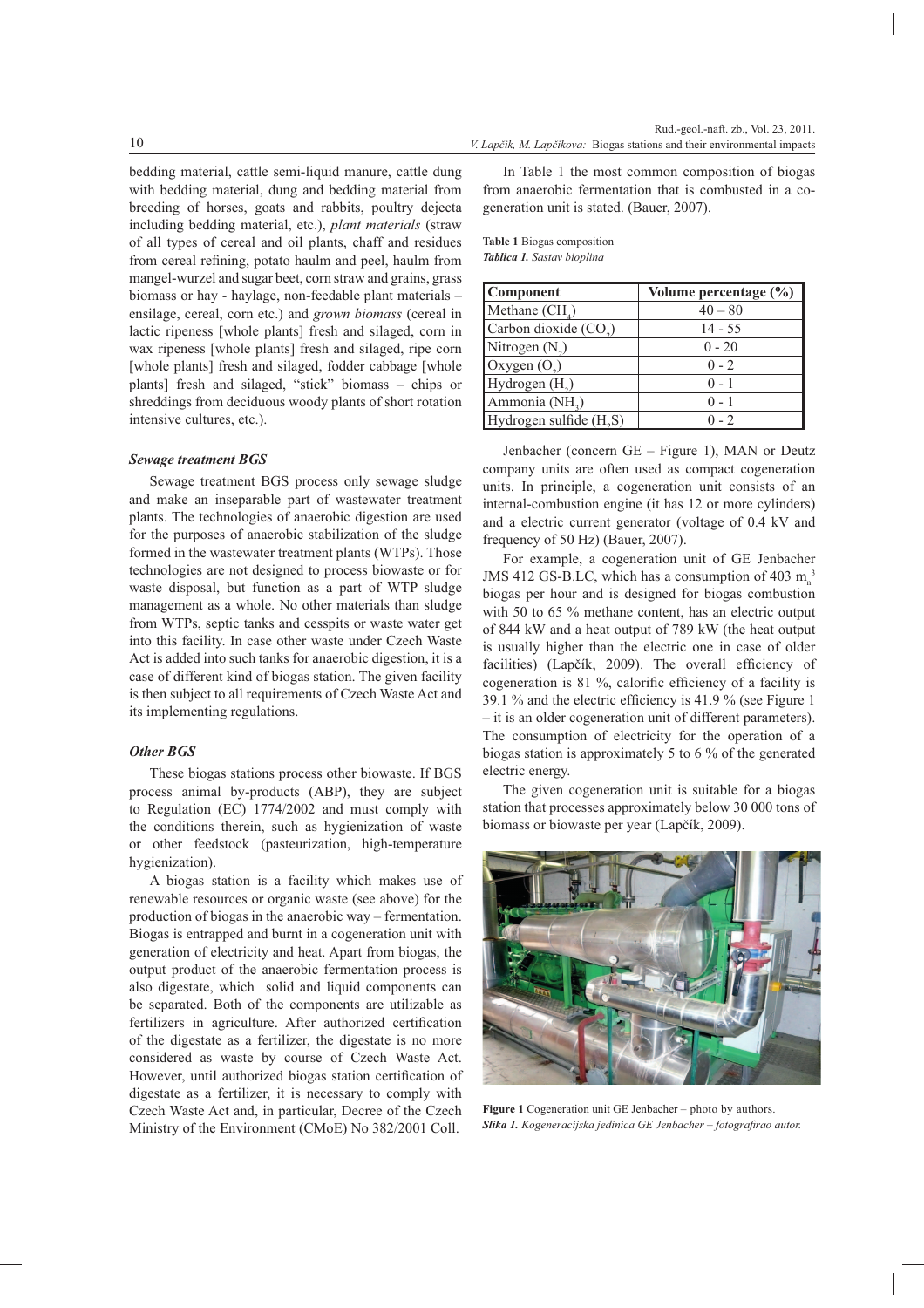## **Environmental impact analysis of biogas stations**

Assessing the environmental impacts of biogas station projects the following factors must be taken into consideration (Lapčík, 2009):

- impacts on the atmosphere,
- noise.
- impacts on the surface and ground water,
- impacts on the soil,
- impacts on the landscape and face of the landscape,
- other impacts.

## Impacts on the atmosphere

The major point source of pollution in a biogas station is a cogeneration unit combusting biogas. The quantity of emissions from biogas combustion is, in the majority of cases negligible. In order to achieve maximum reduction of negative impacts of exhaust gases on the atmosphere there is a desulphurization plant for the produced gas. To calculate emissions from a cogeneration unit, emission limits for combustion sources – piston combustion engines – must be applied, the construction or conversion of which has started after 17 May 2006 by Government Decree No 146/2007 Coll. (article 2.B of Appendix 4). In accordance with CMoE Decree No 13/2009 Coll. no sulphur contents in the fuel have been determined for gases.

Among line sources of pollution there is transport of waste into the biogas station and transport of the produced fertilizers by approximately 20 trucks (daily) with bearing capacity 8 tons, as well as arrivals of cars driven by the crew and visitors (approx. 10 daily). The amount of emissions from transport is negligible.

It is odour which is assessed as one of the most disputable environmental impacts of biogas stations.

If only methane, carbon dioxide or water vapour were formed during anaerobic decomposition of organic compounds, there would be no problem with odour emissions. As this is not the case, gaseous products from other biochemical processes arise, which produce the biogas's scent. Primarily, it is the matter of hydrogen sulfide, ammonia and other gases with negative odour effects. They are the waste composition at the entry into the fermenter. This implies that various types or kinds of biogas facilities jeopardise the surroundings with odour emissions of different intensity.

The problems with odour mostly occur in older biogas stations or more recent biogas stations that were established through reconstruction of already existing facilities (e.g. of particular parts of agricultural premises). Such facilities predominantly comprise only

one fermenter, a gasholder, pumped-storage reservoir, digestate's storage (in many cases it used to be a reservoir for semi-liquid manure) and cogeneration units. There is no hermetization or other equipment to reduce odour substances (hermetization of the means of transport and handling). In this case the biogas yield is approximately 50 % (Bauer, 2007).



Figure 2 A view of steel tube fermenters (top) and a concrete fermenter (bottom) – BGS Zwentendorf (Austria) - photo by authors. Slika 2. Pogled na čelične cilindrične fermentore (vrh) i betonski fermenter  $(dno) - BPS$  Zwentendorf (Austrija) - fotografirao autor.

On the other hand, technically advanced biogas stations (Bauer, 2007) that function with a biogas yield of as much as 95 % mostly comprise of steel tube fermenters (see Figure 2), concrete main fermenters, secondary fermenter, gasholder, digestate's storage (concrete reservoir which may be covered) and cogeneration units. Lumpy organic waste (grass and plant residues, semiliquid manure, food leftovers and used fat, soil water, etc.) is mainly transported into an acceptance hall. These premises are enclosed and the exhausted air from the premises is conducted into a biological filter in order to remove the odour (Lapčík, 2009).

Waste hygienization, if necessary according to the requirements of a relevant European Union Regulation (EC 1774/2002), is predominantly carried out in technically advanced facilities throughout heating up to the temperature of 70°C for one hour in double-skin stainless vessels.

The issue of odour emissions is subject to the provisions of Czech Act No 86/2002 Coll., as amended. This act is followed by Decree of the Czech Ministry of the Environment No 205/2009 Coll.

Own measuring of odours is handled by Decree of the Czech Ministry of the Environment No 362/2006 Coll. The determination of odour substance concentration is carried out by course of  $\S$  2 of the Decree No 362/2006 Coll. in stationary sources stated in the Appendix thereof, applying a procedure set by the Decree No 362/2006 Coll. and a Czech technical norm of ČSN EN 13725. The final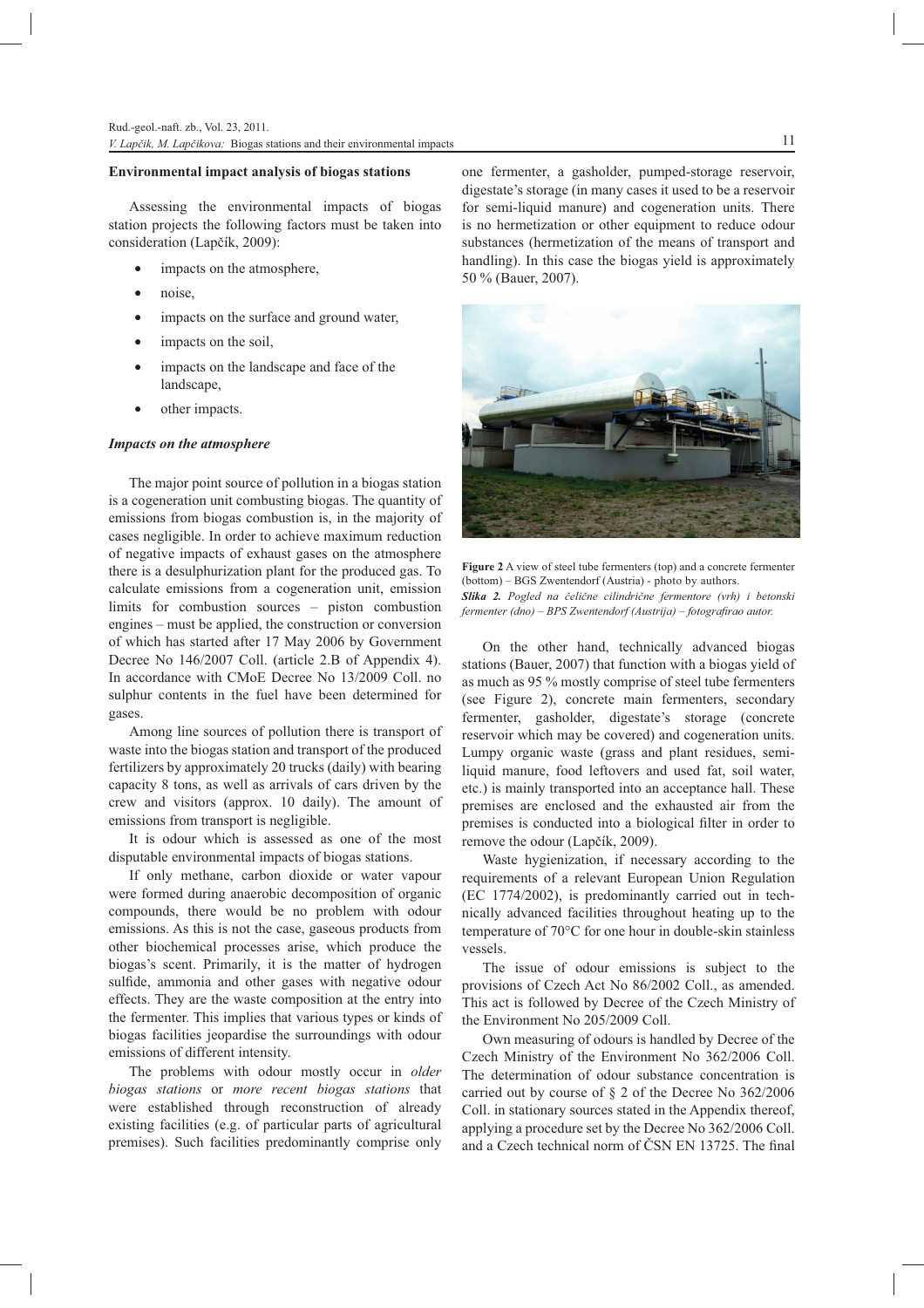odour situation evaluation (mostly applying olfactometric measurement) must be executed within a test run.

The majority of technically advanced biogas stations are not sources of odour emitted into the surroundings. Nevertheless, it must be pointed out that the working regulations of a biogas station must include a description of places of possible emergence of odour substances emissions and a description of adopted technical-organizational measures to prevent their formation and to trap odour substances emissions during ordinary operations as well as during emergencies in the facility (see article 1, letter e) of Appendix 4 to Decree of CMoE No 341/2008 Coll.).

#### **Noise**

As for noise from a biogas station it must be stated that its assessment is implemented by means of a noise study that evaluates noise level at the nearest built-up area. With regard to considerable distance from residential areas (250 metres), the noise impacts are not significant (noise level is 28 dB, noise limit is 50 dB – daytime). Moreover, a cogeneration unit is situated in a soundproof, insulated engine hall. The unit is of a compact version with an engine and generator placed on a flexible base plate. Other parts are an exhaust heat exchanger and an exhaust muffler.

The impact of noise from transportation and its changes in relation with construction and later operation of biogas stations is shown mainly during the daytime in the surroundings of the access road where transport takes place. If the calculation points (near residential areas), as for which the calculation of noise from stationary sources is carried out, are remote more than 100 metres from the road, it is necessary to describe changes in the noise situation in the noise study through changes in the equivalent noise levels in a standardized distance from roads (e.g. 7.5 m from the axis of the nearest lane) (Lapčík, 2009).

## Impacts on the surface and ground water

The construction of a biogas station shall endanger neither surface nor ground water.

Process wastewater. There is no process wastewater produced during biogas production. After fermentation the digestate is processed and the service wastewater (permeate) is reused in the technological process. Its possible surplus can be applied anywhere as after two-stage reverse osmosis the water quality shall be of satisfactory indexes for service water.

Sewage. The arising soil water is mostly drained into a house wastewater treatment plant. The treated water is followingly conducted into an influent stream or the waste water drainage.

**Rainwater.** Uncontaminated rainwater from the hall's roof is drained into an influent stream or rain water drainage.

#### **Impacts on soil**

The construction sites of biogas stations are very often situated into wearing out agricultural premises, former industrial premises or the construction is designed on a "green field" within new industrial complexes. Even in the last case not much land gets occupied as, in the majority of cases, for the construction of a biogas station a sufficient piece of land is of 4 to 5 thousand m<sup>2</sup> (Lapčík 2009).

At relevant processing, biogas station products (fertilizers) return nutrients back into the agricultural land. Therefore, it may be stated that operation activities of a biogas station do not affect soil (if admittedly there is no unrestrained deposition of unprocessed digestate in thick layers onto the agricultural land, which sometimes hannens).

The rock environment does not get affected by the assumed activities. The impact on mineral resources is not manifested either.

## **Impacts on landscape**

In most cases, biogas stations do not influence the face of the landscape in the negative way as they are often situated in a locality where agricultural or industrial premises are situated. In case of an alone construction, e.g. on an elevated place, an impact assessment study on the face of the landscape would be necessary (Lapčík, 2009).

#### Other impacts

Among other impacts it is possible to rank, for example, the issue of land used for the application of liquid and solid digestate.

Nevertheless, it must be emphasized that in all the cases a production of fertilizers, which may be implemented in a commercial way, must be preferred to a mere application of the output substances from the fermentation process on the surrounding fields.

Note: A description of remediation digestate handling, including a specific handling method of digestate made during accidents or emergencies, must be incorporated into the working regulations of a biogas station (See article 1, letter e) of Appendix 4 to Decree No 341/2008  $Coll.$ ).

The impacts on the fauna, flora and territorial system of ecological stability are negligible with regard to prevailing locations of biogas stations into already used agricultural or industrial zones.

# Conclusions

As described above, in biogas stations it is odour which is one of the most controversial environmental impacts. Certain legislative measures, either in the phase of preparation or already passed, aim to reduce odour

12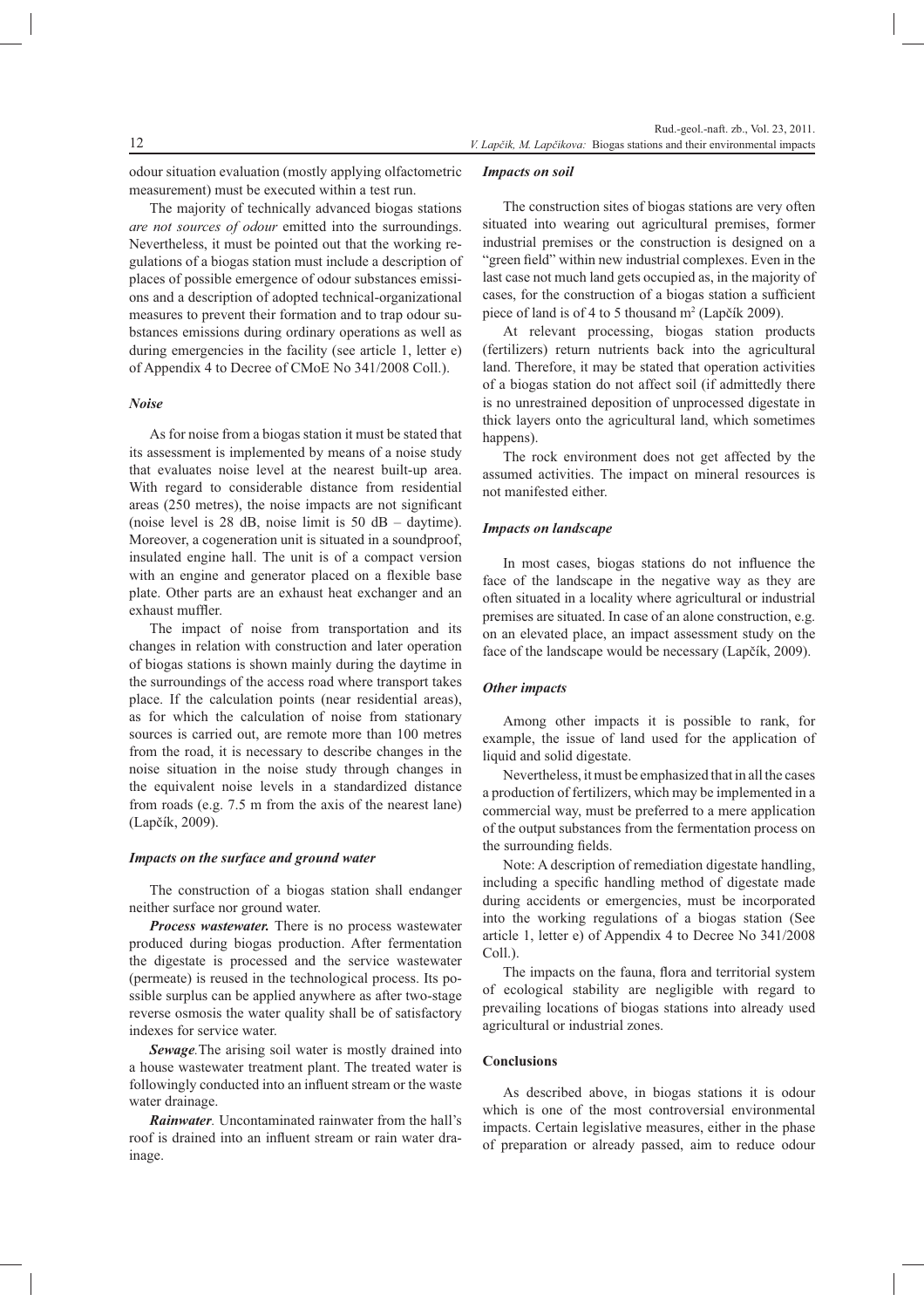emissions in the currently operated as well as newly established biogas stations (Pastorek, 2008):

- Methodical directive No 12 of the Czech Ministry of the Environment (Department of Atmosphere Protection), on the conditions of biogas station approvals before being put into operation.
- Compulsory registration of the digestate as a fertilizer (by course of Czech Act No 156/1998 Coll., on fertilizers, as amended),
- Determination of limit odour emission values for biogas stations, apart others,
- Price decisions of the Energy Regulatory Office (ERO) privileging agricultural biogas stations,
- Decree of the CMoE No 362/2006 Coll., on the determination method of odour substance concentrations.

Unfortunately, the general public in the Czech Republic predominantly and automatically perceive biogas stations as potential sources of strong odour. This is explained by a past experience when only technologically imperfect biogas stations with no hermetization were built (mostly through reconstructions) with no odour substances reduction equipment, which led to high emissions of odour into the surroundings. Nowadays, it is very difficult to persuade the public that there are technologically advanced facilities that guarantee odour free operations at concurrent high biogas yields.

In accordance with Appendix 1 to Czech Act No 100/2001 Coll., as amended, it is possible to classify the biogas station projects into category II (projects requiring rogatory proceedings) article 10.1 (Facility for storing, treatment and utilisation of hazardous waste; facility for physical–chemical treatment, energetic utilisation or disposal of other waste). The responsible authority to carry out the rogatory proceedings or the overall environmental impact assessment process is the relevant regional office.

If useful heat production of a BGS facility (cogeneration units) is over 0.2 MW, the project is at the same time an under-limit project (i.e. nominal thermal output is under 50 MW) by course of article 3.1 (Facility for fuel combustion of a rated useful heat from 50 to 200 MW), category II of Appendix 1 to Czech Act No 100/2001 Coll., as amended. The responsible authority to make the decision whether fact-finding procedures will be necessary or not in case of an under-limit project (subject to amendment No 216/2007 Coll.) is the relevant regional office which may decide for the project to undergo the overall environmental impact assessment process in the following stages. At present, biogas stations projects are frequently classified into this category.

With regard to the above mentioned public attitude toward biogas stations, the environmental impact assessment process for such facilities is protracted and problematic. In the majority of cases, the overall assessment process must be taken into account (an under-limit project notification processing or a notification by course of Appendix 3a or 3 to Act No 100/2001 Coll., as amended, fact-finding procedures, documentation compilation, expert report elaboration, public hearing) despite the fact that the law hypothetically permits a mere notification of an under-limit project or subjects the project to fact-finding procedures only. This way, the officiating process is finished in the so-called accelerated proceedings or the project is not assessed at all (under-limit project).

Accepted: 11.10.2010. Received: 27.09.2010.

## **References**

- Lančík V (2009): Industrial Technologies and their Impact on Environment. (monograph). VŠB-Technical University of Ostrava, 362 pp., Ostrava.
- Directive of the European Parliament and of the Council No 2001/77/EC. on the promotion of electricity produced from renewable energy sources in the home market with electricity.
- Bauer, F. (2007): Initial study Biogas station Veřovice. Ing. Friedrich Bauer GmbH, 8 pp., Kemmelbach.
- Act No 180/2005 Coll. on the promotion of electricity produced from renewable sources and amending some acts (Czech Act on the promotion of renewable resource exploitation).
- Act No 185/2001 Coll., on waste (Czech Waste Act).
- Regulation of the European Parliament and the Council (EC) 1774/2002, on animal by-products.
- Decree of the Czech Ministry of the Environment No 382/2001 Coll., on the conditions for treated sludge application in the agricultural land.
- Czech Government Decree No 146/2007 Coll., on emission limits and other conditions for an operation of stationary combustion sources of air pollution.
- Decree of the Czech Ministry of the Environment No 13/2009 Coll., on the determination of requirements for stationary source fuel quality as for the protection of the atmosphere.
- Decree of the Czech Ministry of the Environment No 341/2008 Coll., on details on biodegradable waste disposal.
- Czech Atmosphere Protection Act, Act No 86/2002 Coll., on the atmosphere protection
- Decree of the Czech Ministry of the Environment No 205/2009 Coll., on the identification of emissions from stationary sources and the execution of certain other provisions of Atmosphere Protection Act.